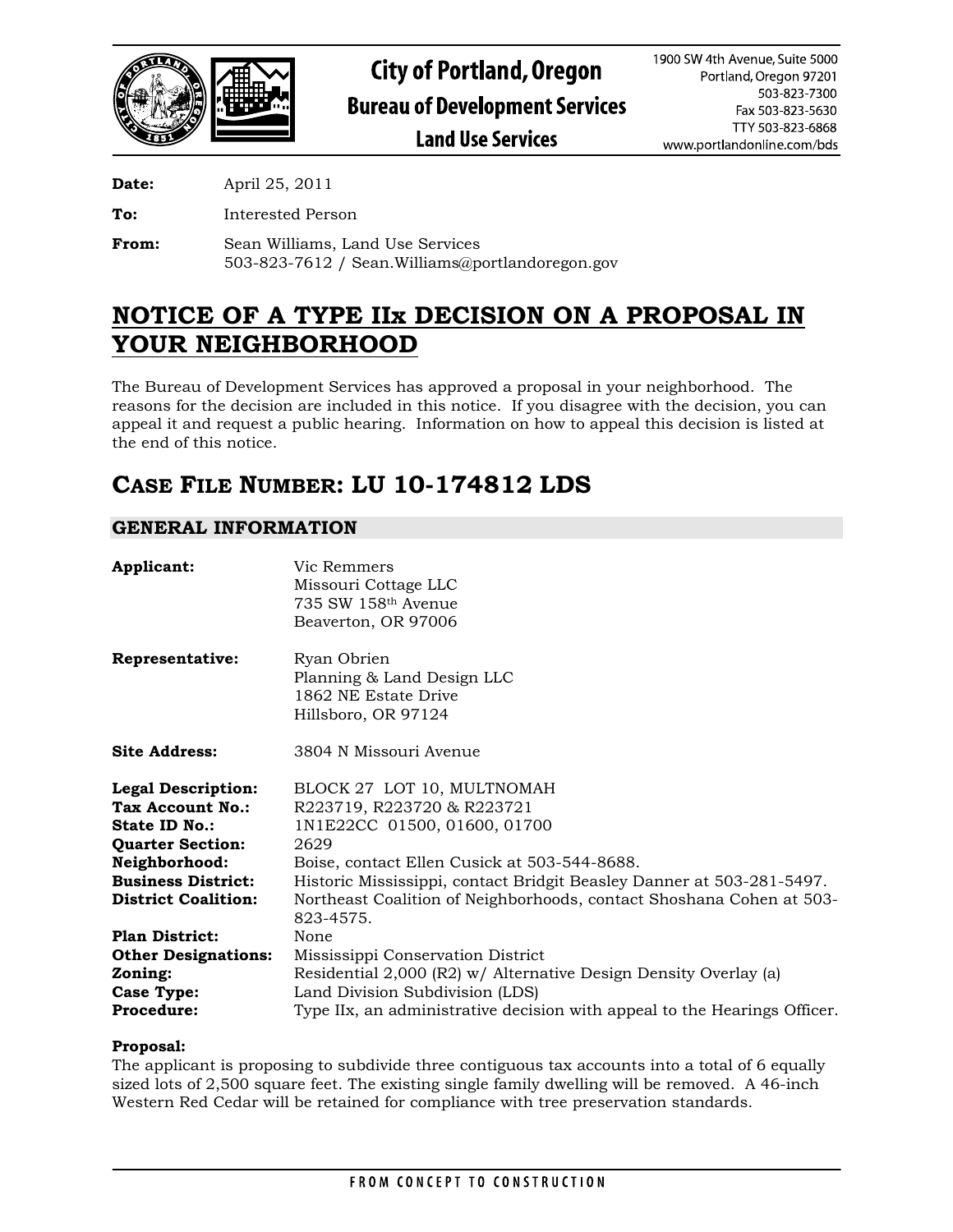This subdivision proposal is reviewed through a Type IIx procedure because: (1) the site is in a residential zone; (2) four to ten dwelling units are proposed, not including accessory dwelling units (see 33.660.110).

For purposes of State Law, this land division is considered a subdivision. To subdivide land is to divide an area or tract of land into four or more lots within a calendar year, according to ORS 92.010. ORS 92.010 defines "lot" as a single unit of land created by a subdivision of land. The applicant's proposal is to create 6 units of land. Therefore this land division is considered a subdivision.

# **Relevant Approval Criteria:**

In order to be approved, this proposal must comply with the approval criteria of Title 33. The relevant criteria are found in **Section 33.660.120, Approval Criteria for Land Divisions in Open Space and Residential Zones**.

# **FACTS**

**Site and Vicinity:** The site is located on the east side of N Missouri Avenue in the middle of a block flanked by N Failing and N Beech Street. Existing improvements consist of a shed and single family dwelling that will be removed and is currently under a demolition delay review (10-171565 RS/10-171628 PR) due to its status as a contributing structure within the Mississippi Conservation District. Fourteen trees were identified within the land division site subject to preservation standards. The site is relatively flat and sits approximately 4-6 feet above the street grade. Property in the immediate vicinity is zoned Multi-Dwelling and primarily developed with detached single family homes. Employment and Commercial zoning is located one block to the east along the N Mississippi Avenue corridor and I-5 is located one block to the west.

**NOTE:** Since the Revised Notice of Proposal sent on February 3, 2011 the applicant has decided to not provide on site parking for the proposed lots. There is no minimum parking requirement for sites located les than 500 feet from a transit street with 20-minute peak hour service. As indicated below, frequent transit service is provided on N Mississippi Avenue approximately 390 feet from the site. Therefore, on-site parking is not required. Since on site parking will no longer be provided, the alley is no longer proposed or required to be improved. Please disregard any mention of improvements associated with the alley in the Bureau of Environmental services and Transportation responses (Exhibit E.1/E.2).

# **Infrastructure:**

- **Streets** The site has approximately 150 feet of frontage on N Missouri Avenue. At this location, N Missouri Avenue is classified as a local service street for all modes in the TSP. Tri-Met provides frequent transit service approximately 390 feet from the site on N Mississippi Avenue via Bus #4. Parking is currently allowed on both sides of N Missouri Avenue. At this location, N Missouri Avenue is improved with a 36 foot paved roadway surface and pedestrian corridor that consists of a 4 foot planter, 6 foot sidewalk and 2 foot setback to private property (4-6-2) within a 60 foot right-of-way.
- **Water Service –** There is an existing 8-inch CI water main in N Missouri Avenue. The existing house is served by a 5/8-inch metered service from the main.
- **Sanitary Service** There is an existing 14-inch clay public combined gravity sewer in N Missouri Avenue.

**Zoning:** The R2 designation is one of the City's multi-dwelling zones which is intended to create and maintain higher density residential neighborhoods. The zone implements the comprehensive plan policies and designations for multi-dwelling housing.

The "a" overlay is intended to allow increased density that meets design compatibility requirements. It focuses development on vacant sites, preserves existing housing stock, and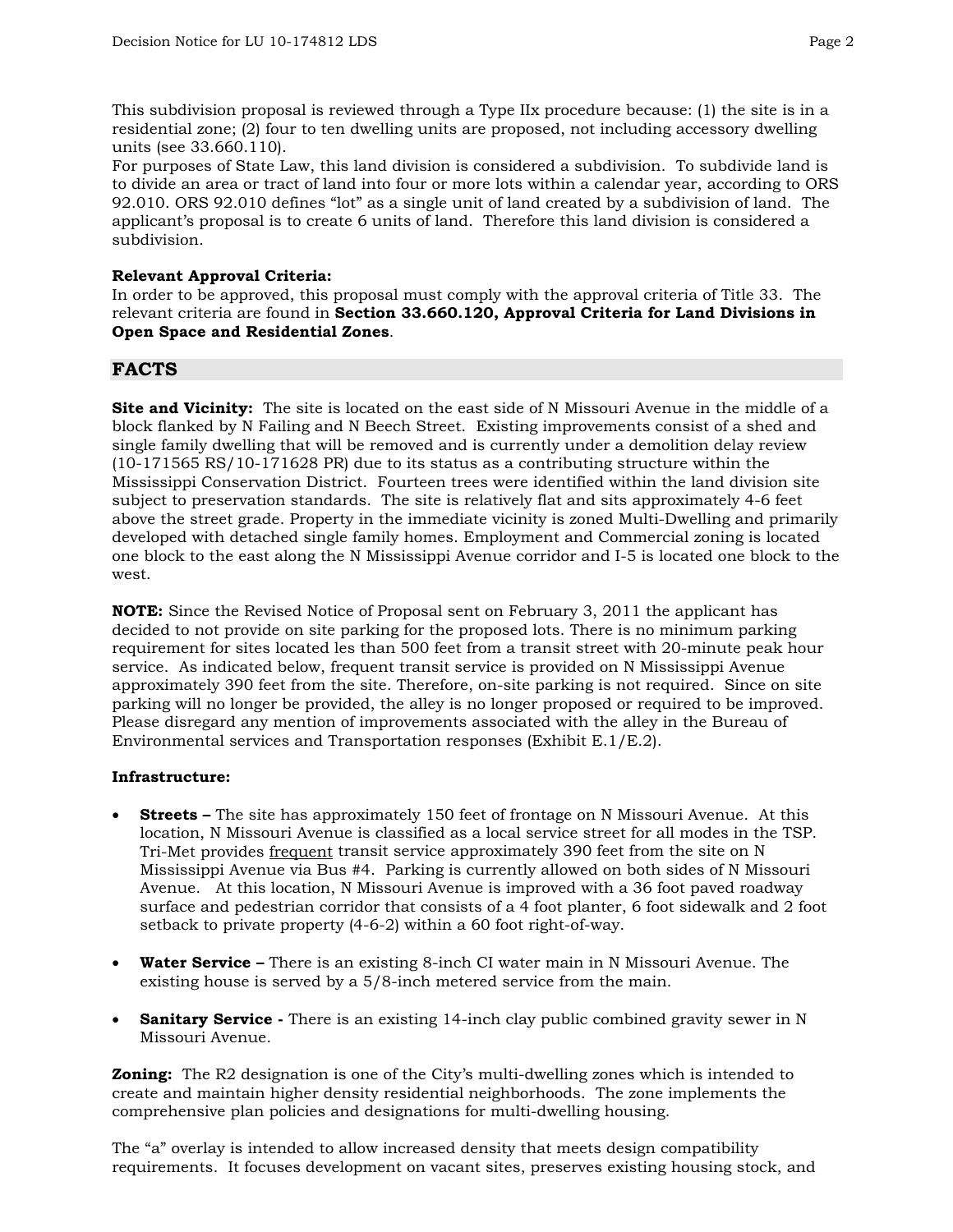encourages new development that is compatible with the surrounding residential neighborhood. This land division proposal is not using any of the provisions of the "a" overlay.

The Mississippi Conservation District denotes an area with common historic values significant to the neighborhood and seeks to contribute to the preservation of significant features of Portland's development history. New development and exterior modifications to existing development must meet the Community Design Standards (Chapter 33.218) or are subject to historic design review.

**Land Use History:** City records indicate the following prior land use reviews for this site:

- **LU 10-182913 LDP:** Proposal for a two-parcel partition. This case was withdrawn as the applicant opted to apply for a 6-lot subdivision as opposed to three 2-parcel partitions.
- **LU 10-196817:** Historic design review for 6 single dwelling detached houses with modification to reduce side yard setback to 3 feet for all interior property lines, and 4 foot side yards for two exterior side lot lines. This case was withdrawn. The community design standards (33.218) may be used for future development.

**Agency Review:** Several Bureaus have responded to this proposal and relevant comments are addressed under the applicable approval criteria. Please see Exhibits "E" for details.

**Neighborhood Review:** A Notice of Proposal in Your Neighborhood was mailed on December 3, 2010. A Revised Notice of Proposal was mailed on February 3, 2011 to address the additional property added to the proposal. One written response (Exhibit F.1) has been received from a notified property owner in response to the proposal. Relevant concerns expressed in the written correspondence include the historic designation of structures on the property proposed for removal and the presence of established fruit trees.

**Response:** The existing house located on the property is designated a contributing structure in this conservation district. The applicant has applied for a demolition delay review (10-171628 PR) to demolish this structure. The purpose of the demolition delay review is to delay the demolition of this structure for 120 days to allow time for consideration of alternatives such as restoration, relocation, or architectural salvage. In regards to the fruit trees on the site, the applicant has submitted an arborist report (Exhibit A.2) which has identified a majority of these trees as being exempt from preservation standards as they are diseased in a manner that threatens continued viability.

# **ZONING CODE APPROVAL CRITERIA**

# *APPROVAL CRITERIA FOR LAND DIVISIONS IN OPEN SPACE AND RESIDENTIAL ZONES*

#### *33.660.120 The Preliminary Plan for a land division will be approved if the review body finds that the applicant has shown that all of the following approval criteria have been met.*

Due to the specific location of this site, and the nature of the proposal, some of the criteria are not applicable. The following table summarizes the criteria that are not applicable. Applicable criteria are addressed below the table.

| Criterion | <b>Code Chapter/Section</b><br>and Topic | <b>Findings: Not applicable because:</b>            |
|-----------|------------------------------------------|-----------------------------------------------------|
| C         | 33.631 - Flood Hazard Area               | The site is not within the flood hazard area.       |
| D         | 33.632 - Potential                       | The site is not within the potential landslide      |
|           | Landslide Hazard Area                    | hazard area.                                        |
| E         | 33.633 - Phased Land                     | A phased land division or staged final plat has not |
|           | Division or Staged Final                 | been proposed.                                      |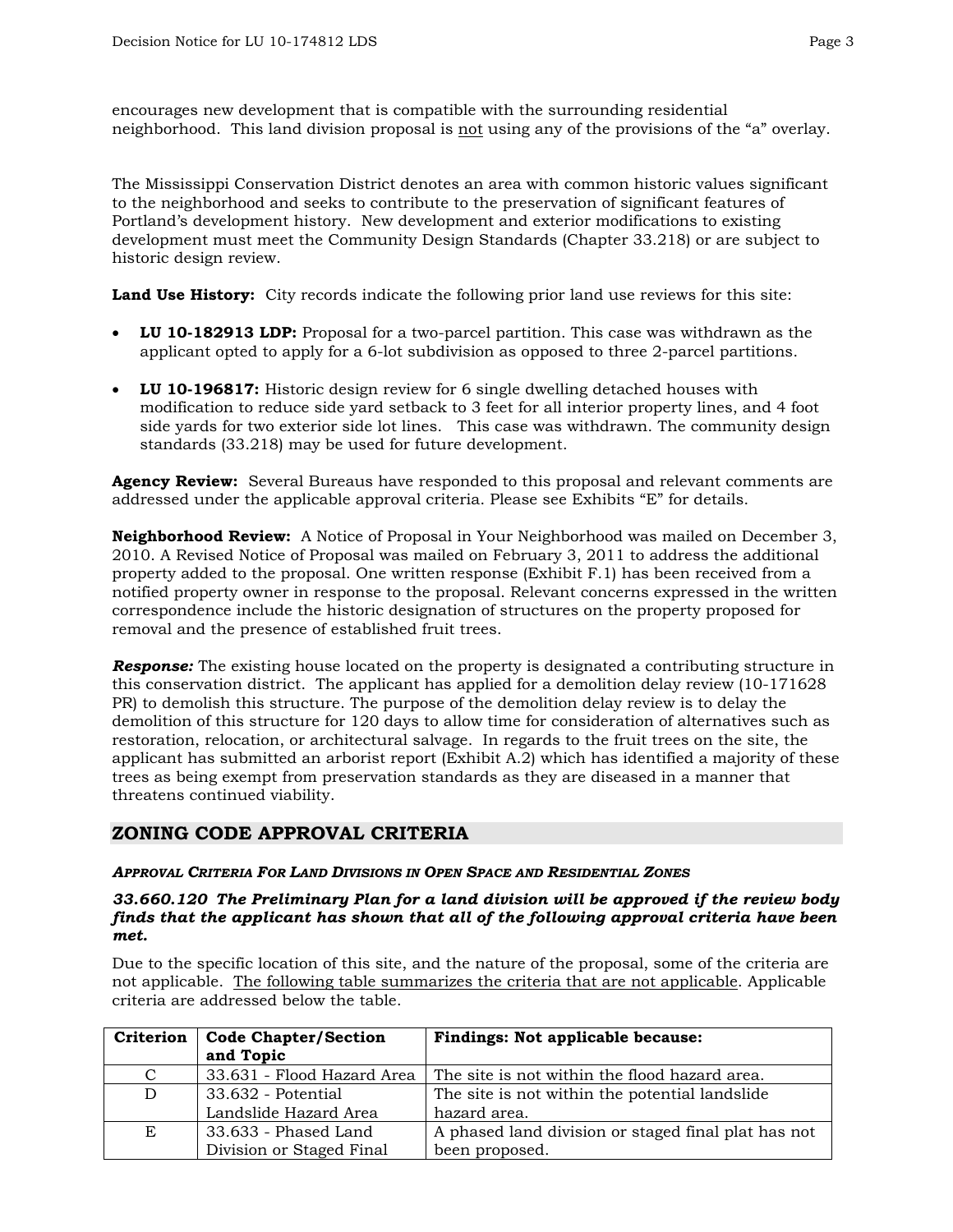|              | Plat                       |                                                       |
|--------------|----------------------------|-------------------------------------------------------|
| F            | 33.634 - Recreation Area   | The proposed density is less than 40 units.           |
| H            | 33.636 - Tracts and        | No tracts or easements have been proposed or will     |
|              | Easements                  | be required.                                          |
| $\mathbf{I}$ | 33.639 - Solar Access      | All of the proposed parcels are interior lots (not on |
|              |                            | a corner). In this context, solar access standards    |
|              |                            | express no lot configuration preference.              |
| $\mathbf{J}$ | 33.640 - Streams, Springs, | No streams, springs, or seeps are evident on the      |
|              | and Seeps                  | site outside of environmental zones.                  |
| L            | 33.654.110.B.2 - Dead end  | No dead end streets are proposed.                     |
|              | streets                    |                                                       |
|              | 33.654.110.B.3 -           | The site is not located within an I zone.             |
|              | Pedestrian connections in  |                                                       |
|              | the I zones                |                                                       |
|              | 33.654.110.B.4 - Alleys in | No alleys are proposed or required                    |
|              | all zones                  |                                                       |
|              | 33.654.120.C.3.c -         | No turnarounds are proposed or required               |
|              | Turnarounds                |                                                       |
|              | 33.654.120.D - Common      | No common greens are proposed or required             |
|              | Greens                     |                                                       |
|              | 33.654.120.E - Pedestrian  | There are no pedestrian connections proposed or       |
|              | Connections                | required                                              |
|              | 33.654.120.F - Alleys      | No alleys are proposed or required                    |
|              | 33.654.120.G - Shared      | No shared courts are proposed or required             |
|              | Courts                     |                                                       |
|              | 33.654.130.D - Partial     | No partial public streets are proposed or required    |
|              | rights-of-way              |                                                       |

# **Applicable Approval Criteria are:**

# **A. Lots. The standards and approval criteria of Chapters 33.605 through 33.612 must be met.**

**Findings:** Chapter 33.612 contains the density and lot dimension requirements applicable in the R3 through IR zones. The applicant is proposing 6 single family lots for detached housing. Single-dwelling development is proposed for the entire site; therefore the proposed lots can meet minimum density and not exceed the maximum density stated in Table 120-3. Minimum density in the R2 zone is one unit per 2,500 square feet and the maximum density is one unit per 2,000 square feet. The total site area shown on the applicant's survey is 15,000 square feet. Therefore, the site has a minimum required density of 6 units and a maximum density of 7 units.

The lot dimensions required and proposed are shown in the following table:

| R <sub>2</sub>         | Minimum<br>lot area<br>(square feet) | Minimum<br>lot width<br>(feet) | Minimum<br>lot depth<br>(feet) | Minimum<br>front lot line<br>(feet) |
|------------------------|--------------------------------------|--------------------------------|--------------------------------|-------------------------------------|
| <b>Detached Houses</b> | 1,600                                | 25                             | none                           | 25                                  |
| Lots 1-6               | 2,500                                | 25                             | 100                            | 25                                  |

\* Width is measured from the midpoints of opposite lot lines.

The findings above show that the applicable density and lot dimension standards are met. Therefore this criterion is met.

# **B. Trees. The standards and approval criteria of Chapter 33.630, Tree Preservation, must be met.**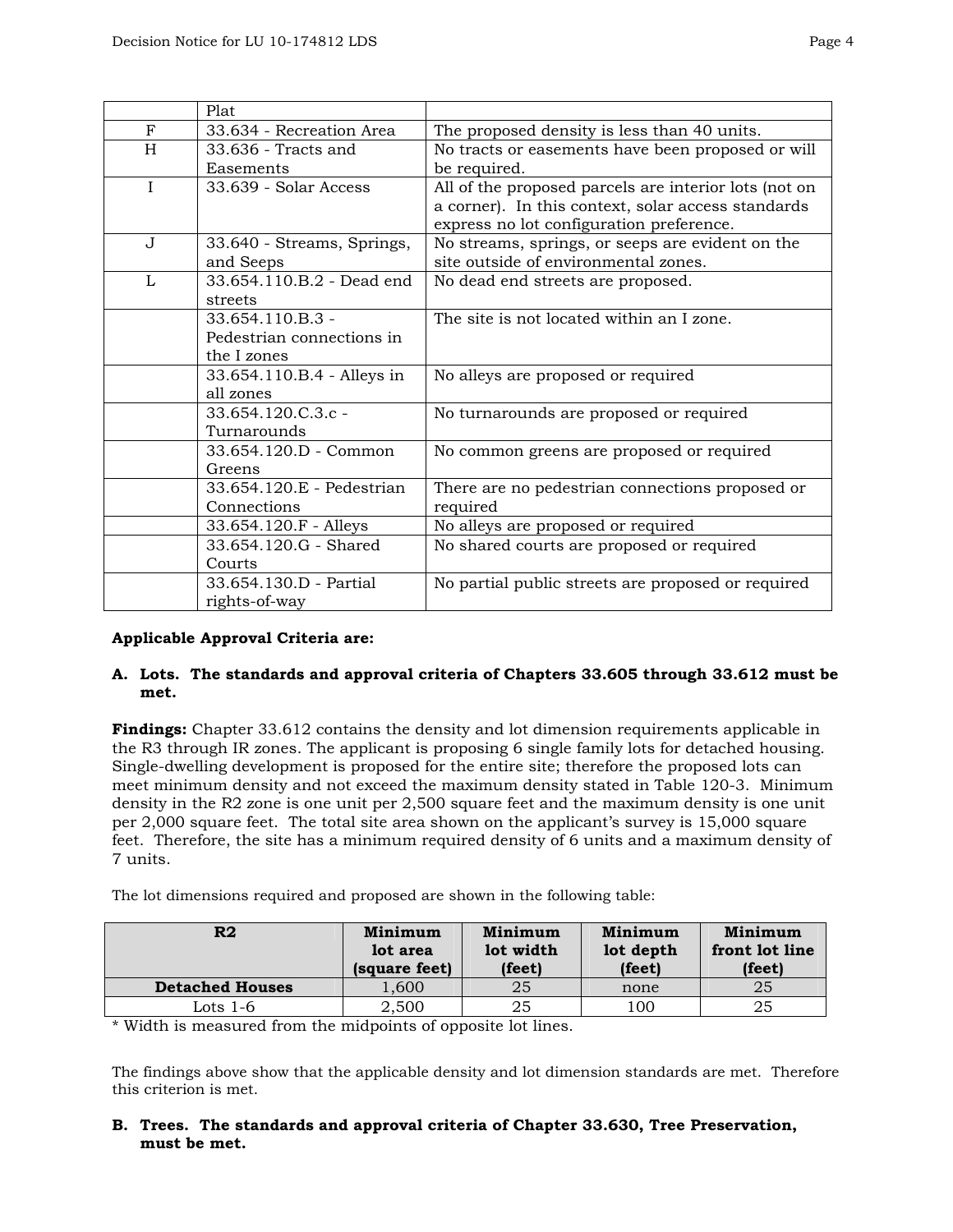**Findings:** The regulations of Chapter 33.630 preserve trees and mitigate for the loss of trees. Certain trees are exempt from the requirements of this chapter.

The applicant has submitted an arborist report that inventories the trees within the land division site, evaluates their condition and specifies root protection zones (Exhibit A.2). 14 trees have been identified within the land division site of which, 12 have been exempted because they are a nuisance species, dead or unhealthy.

The total non-exempt tree diameter on the site is 62 inches. The applicant proposes to preserve a 46-inch Western Red Cedar, which equates to 74 percent of the total non-exempt tree diameter on the site. This proposal complies with Option 1 of the tree preservation standards, which requires at least 35 percent of the total tree diameter on the site to be preserved. The applicant has provided a Proposed Site Plan showing the preserved tree and the required root protection zone (Exhibit C.1).

In order to ensure that future owners of the lots are aware of the tree preservation requirements, the applicant must record an Acknowledgement of Tree Preservation Requirements at the time of final plat.

This criterion is met, subject to the condition that development on Lots 3 and 4 be carried out in conformance with the Proposed Site Plan (Exhibit C.1) and the applicant's arborist report (Exhibit A.2) and an acknowledgement of tree preservation requirements is recorded with the final plat.

# **G. Clearing, Grading and Land Suitability. The approval criteria of Chapter 33.635, Clearing, Grading and Land Suitability must be met.**

# **Findings:**

# *Clearing and Grading*

The regulations of Chapter 33.635 ensure that the proposed clearing and grading is reasonable given the infrastructure needs, site conditions, tree preservation requirements, and limit the impacts of erosion and sedimentation to help protect water quality and aquatic habitat. In this case the site is primarily flat, and is not located within the Potential Landslide Hazard Area. Therefore, no significant clearing or grading will be required on the site to make the new lots developable. In addition, there are no trees required to be preserved in the areas where new development on the site is anticipated. This criterion is met.

# *Land Suitability*

The site is currently in residential use, and there is no record of any other use in the past. The applicant has proposed to remove the existing house and garage and redevelop the site. In order to ensure that the new lots are suitable for development, a permit must be obtained and finalized for demolition of all structures on the site and sewer capping prior to final plat approval. With this condition, the new lots can be considered suitable for development, and this criterion is met.

- **K. Transportation impacts. The approval criteria of Chapter 33.641, Transportation Impacts, must be met; and,**
- **L. Services and utilities. The regulations and criteria of Chapters 33.651 through 33.654, which address services and utilities, must be met.**

**Findings:** The regulations of Chapter 33.641 allow the traffic impacts caused by dividing and then developing land to be identified, evaluated, and mitigated for if necessary. Chapters 33.651 through 33.654 address water service standards, sanitary sewer disposal standards, stormwater management and utilities and rights of way. The criteria and standards are met as shown in the following table: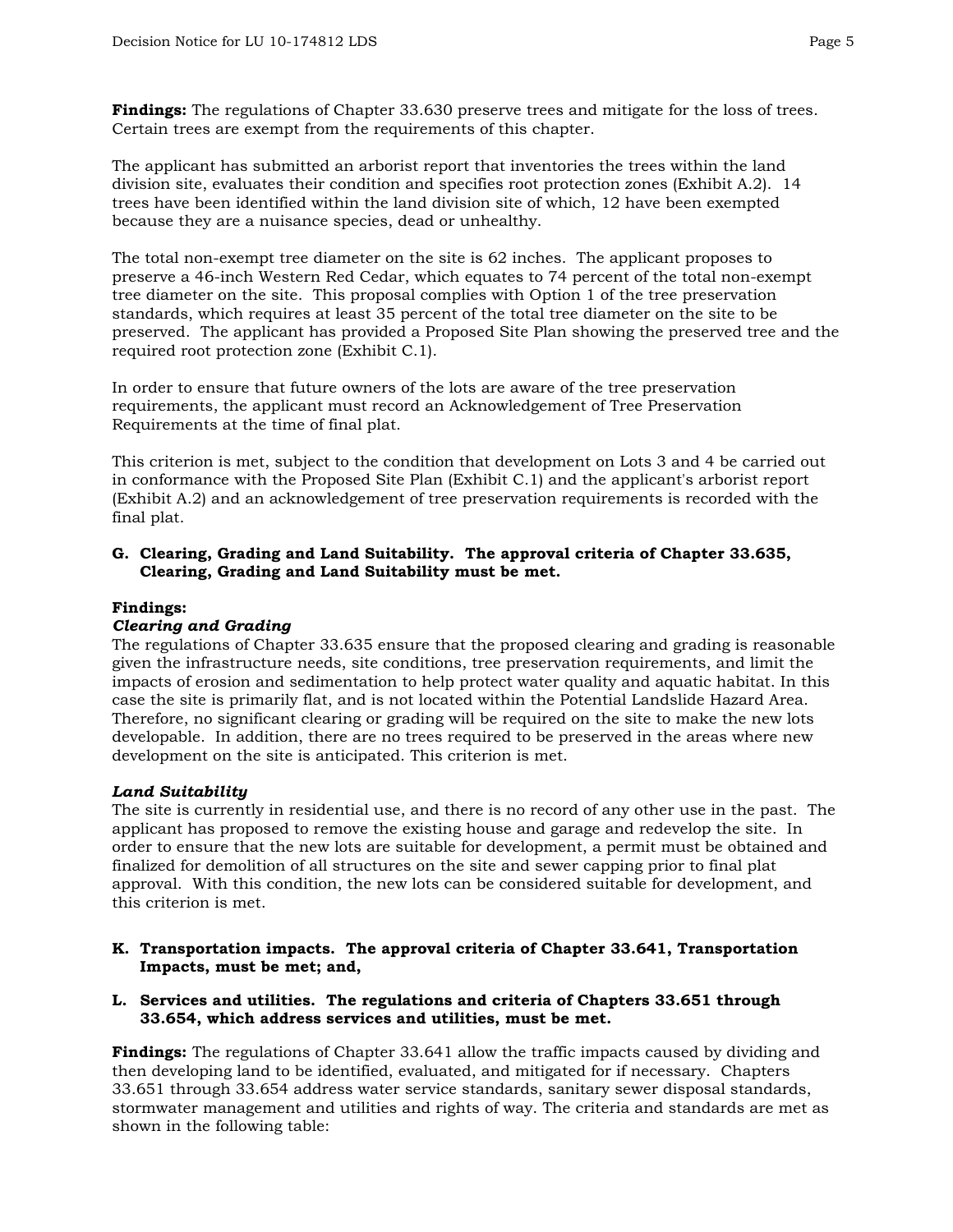**33.651 Water Service standard -** See Exhibit E.3 for detailed bureau comments.

The water standards of 33.651 have been verified. Water is available to serve the proposed development from the water main in N Missouri Avenue. Lot 2 has an existing water service from that main.

#### **33.652 Sanitary Sewer Disposal Service standards** - See Exhibit E.1 for detailed comments.

The sanitary sewer standards of 33.652 have been verified. There is an existing an existing 14-inch clay public combined gravity sewer in N Missouri Avenue that can serve the sanitary needs of the proposed lots.

# **33.653.020 & .030 Stormwater Management criteria and standards–** See Exhibits E.1 & E.5

BES has verified that the stormwater management system can be designed that will provide adequate capacity for the expected amount of stormwater. The applicant has proposed the following stormwater management methods:

**Lots 1-6:** Stormwater from these lots will be directed to individual drywells that will treat the water and slowly infiltrate it into the ground. Each of these lots has sufficient area for a stormwater facility that can be adequately sized and located to meet setback standards, and accommodate water from a reasonably-sized home. The Bureau of Environmental Services has indicated conceptual approval of the drywells.

#### **33.654.110.B.1 -Through streets and pedestrian connections 33.654.130.B - Extension of existing public dead-end streets & pedestrian connections 33.654.130.C - Future extension of proposed dead-end streets & pedestrian connections**

Generally, through streets should be provided no more than 530 feet apart and at least 200 feet apart. The block on which the subject property is located is flanked by east/west through streets N Failing and N Beech Street and north/south through streets N Missouri and N Michigan Avenue. N Failing and N Beech Street have a distance between them of approximately 350 feet and N Missouri and N Michigan Avenue have a distance between them of approximately 215 feet. The spacing goal for public through streets is satisfied on the subject block. In addition, the site is not within an area that has an adopted Master Street Plan, so criterion d. does not apply. Portland Transportation has no concerns relative to connectivity or locations of rights-of-way associated with the proposed land division.

For the reasons described above, this criterion is met.

#### **33.641 – Transportation Impacts – 33.641.020 and 33.641.030 33.654.120.B & C Width and elements of the street right-of-way 33.654.130.D Partial Rights of way**

The Portland Bureau of Transportation has reviewed a transportation impact analysis (Exhibit A.3) for this proposal and has provided a response (Exhibit E.2) which is summarized below:

Using standard traffic engineering methods, calculations and analyses, which are acceptable to PBOT, and based on observed volumes and delays, the TIS concluded that the area intersections noted above are currently operating well within capacity, even under peak hour conditions. The addition of site traffic from the proposed subdivision (four AM peak hour trips and five PM peak hour trips) will have a negligible effect on traffic volumes and the area's intersections will continue to operate acceptably with the addition of the site trips. The Oregon Transportation Planning Rule (TPR) OAR 660-012-0060, adopted March 2005, requires transportation facilities that have a "significant affect" to be mitigated to either meet the minimum acceptable performance standard or not worsen the performance of an existing transportation facility that is projected to perform below the minimum acceptable performance standard.Acceptable level-of-service for unsignalized intersections that are under City of Portland authority is LOS "E" or better. The intersections on N Missouri are projected to continue to operate at LOS "A" during the morning and evening peak hours, and the intersections on N Mississippi are projected to continue to operate at LOS A/B during the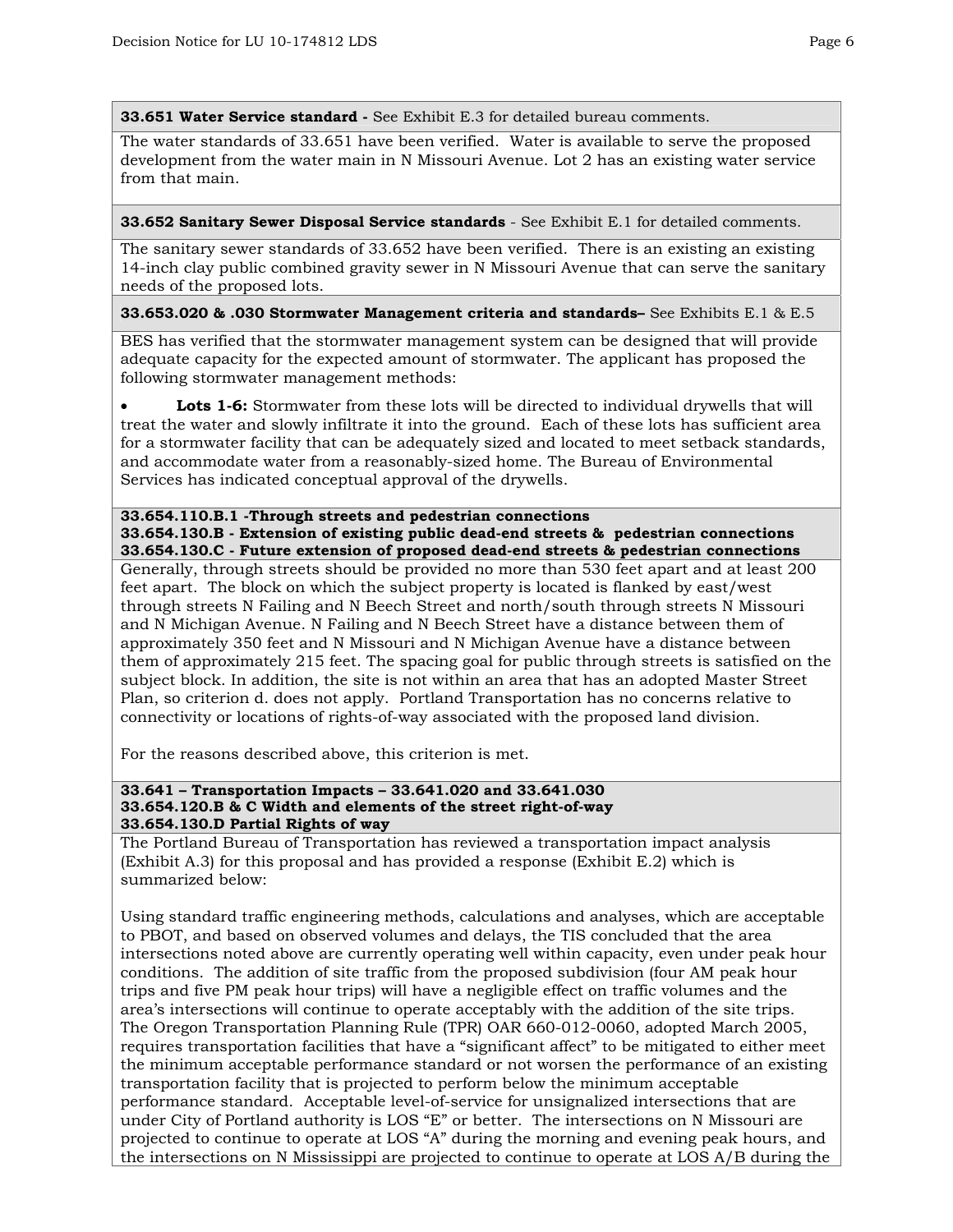morning and evening peak hours. Based on the observations and analysis, the area streets and unsignalized intersections are currently operating acceptably and will continue to operate acceptably per City of Portland standards upon completion of the proposed development. Therefore, no operational mitigation is proposed.

In reviewing this land division, Portland Transportation relies on accepted civil and traffic engineering standards and specifications to determine if existing street improvements for motor vehicles, pedestrians and bicyclists can safely and efficiently serve the proposed new development. Portland Transportation has not identified or been made aware of any factors related to this proposal that lead to a conclusion other than that the proposed development can be safely served by this existing street without having any significant impact on the level of service provided.

This criterion is met.

# **33.654.130.A - Utilities (defined as telephone, cable, natural gas, electric, etc.)**

Any easements that may be needed for private utilities that cannot be accommodated within the adjacent right-of-ways can be provided on the final plat. At this time no specific utility easements adjacent to the right-of-way have been identified as being necessary. Therefore, this criterion is met.

# **DEVELOPMENT STANDARDS**

Development standards that are not relevant to the land division review, have not been addressed in the review, but will have to be met at the time that each of the proposed lots is developed.

# **Future Development**

- Detached Houses: Section 33.120.270.D of the Zoning Code allows reduced side setbacks (3-feet from property lines) for detached houses in the multi-dwelling zones on lots that are at least 25 feet wide. This allowance only applies to the setbacks that are interior to the site. The setbacks around the perimeter of the land division site are that of the base zone. This proposal is eligible to use these provisions. **To take advantage of this allowance the reduced side setbacks must be shown on a supplemental survey for the land division at the time of final plat approval.**
- Community Design Standards: The land division site is located within the Mississippi conservation District. Therefore, new development and exterior modifications to existing development must meet the Community Design Standards (Chapter 33.218) or are subject to historic design review.

**Existing development that will remain after the land division.** The applicant is proposing to remove all of the existing structures on the site, so the division of the property will not cause the structures to move out of conformance or further out of conformance with any development standard applicable in the R2 zone. Therefore, this land division proposal can meet the requirements of 33.700.015.

# **OTHER TECHNICAL REQUIREMENTS**

Technical decisions have been made as part of this review process. These decisions have been made based on other City Titles, adopted technical manuals, and the technical expertise of appropriate service agencies. These related technical decisions are not considered land use actions. If future technical decisions result in changes that bring the project out of conformance with this land use decision, a new land use review may be required. The following is a summary of technical service standards applicable to this preliminary partition proposal.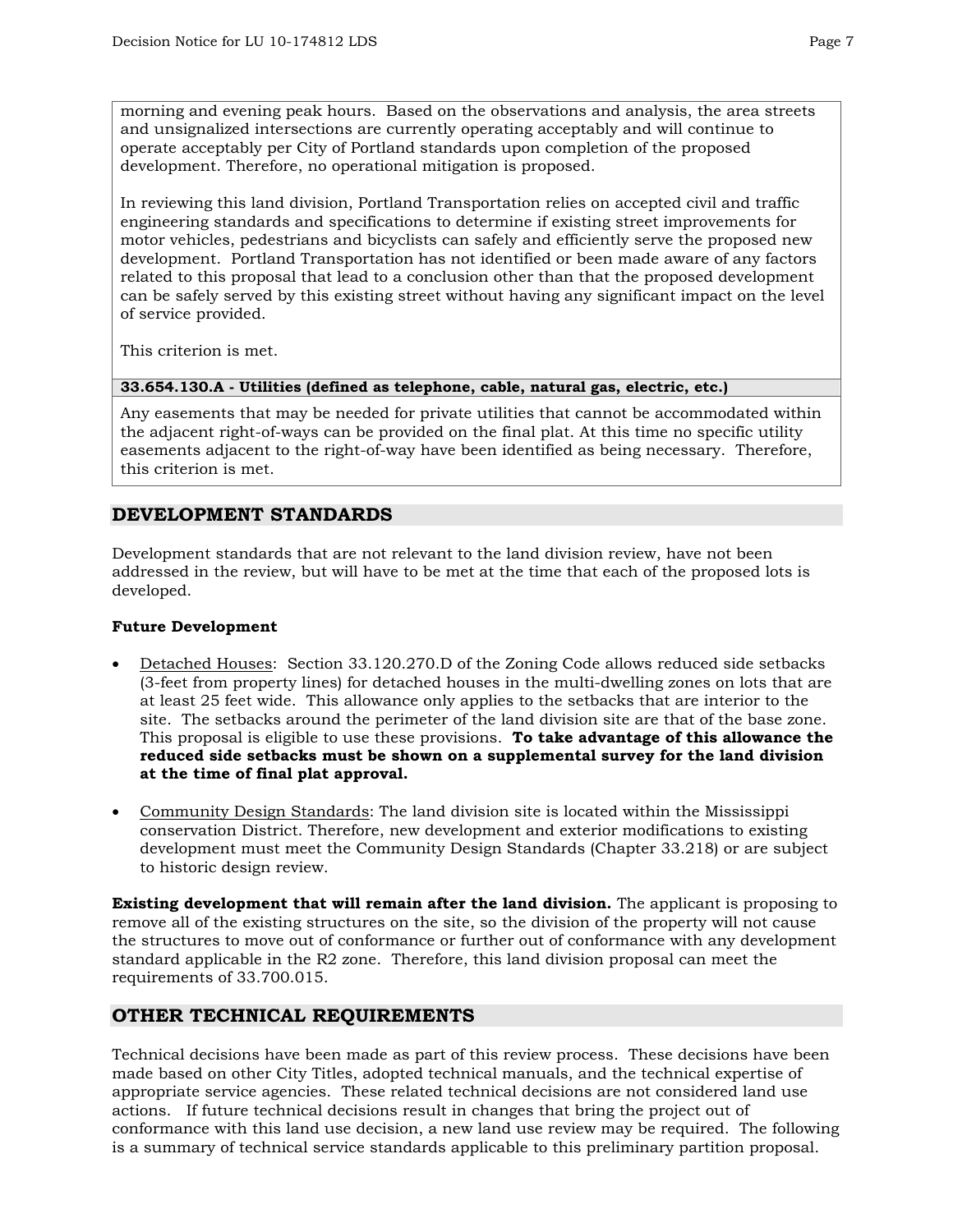| <b>Bureau</b>                    | <b>Code Authority and Topic</b>                                                                                                                | <b>Contact Information</b>                            |
|----------------------------------|------------------------------------------------------------------------------------------------------------------------------------------------|-------------------------------------------------------|
| Water Bureau                     | Title 21 - Water availability                                                                                                                  | 503-823-7404<br>www.portlandonline.com/water          |
| Environmental<br><b>Services</b> | Title 17; 2008 Stormwater Manual<br>Sewer availability & Stormwater<br>Management                                                              | 503-823-7740<br>www.portlandonline.com/bes            |
| Fire Bureau                      | Title 31 Policy B-1 - Emergency Access                                                                                                         | 503-823-3700<br>www.portlandonline.com/fire           |
| Transportation                   | Title 17, Transportation System Plan<br>Design of public street                                                                                | 503-823-5185<br>www.portlandonline.com/transportation |
| Development<br><b>Services</b>   | Titles 24 – 27, Admin Rules for Private<br>Rights of Way<br>Building Code, Erosion Control, Flood<br>plain, Site Development & Private Streets | 503-823-7300<br>www.portlandonline.com/bds            |

As authorized in Section 33.800.070 of the Zoning Code conditions of approval related to these technical standards have been included in the Administrative Decision on this proposal.

The applicant must meet the requirements of the Fire Bureau in regards to aerial fire Department access roads. This requirement is based on the technical standards of Title 31 and Oregon Fire Code.

# **CONCLUSIONS**

The applicant has proposed a 6-lot subdivision, as shown on the attached preliminary plan (Exhibit C.1). As discussed in this report, the relevant standards and approval criteria have been met, or can be met with conditions. The primary issues identified with this proposal are: tree preservation and transportation impacts.

With conditions of approval that address these requirements this proposal can be approved.

# **ADMINISTRATIVE DECISION**

**Approval** of a Preliminary Plan for a 6-lot subdivision, that will result in 6 single dwelling lots for detached housing as illustrated with Exhibit C.1, subject to the following conditions:

# **A. The final plat must show the following:**

1. A recording block for the Acknowledgement of Tree Preservation Requirements as required by Condition B.2 below. The recording block shall, at a minimum, include language substantially similar to the following example: "An Acknowledgement of Tree Preservation Requirements has been recorded as document no. \_\_\_\_\_\_\_\_\_\_\_, Multnomah County Deed Records."

# **B. The following must occur prior to Final Plat approval:**

# **Existing Development**

1. A finalized permit must be obtained for demolition of the existing residence on the site and capping the existing sanitary sewer connection. Note that Title 24 requires a 35-day demolition delay period for most residential structures. The site plan for the demolition permit must show all trees to be preserved and root protection zones as shown on Exhibit C.1. All demolition work must be in conformance with the recommendations in the applicant's arborist report (Exhibit A.2).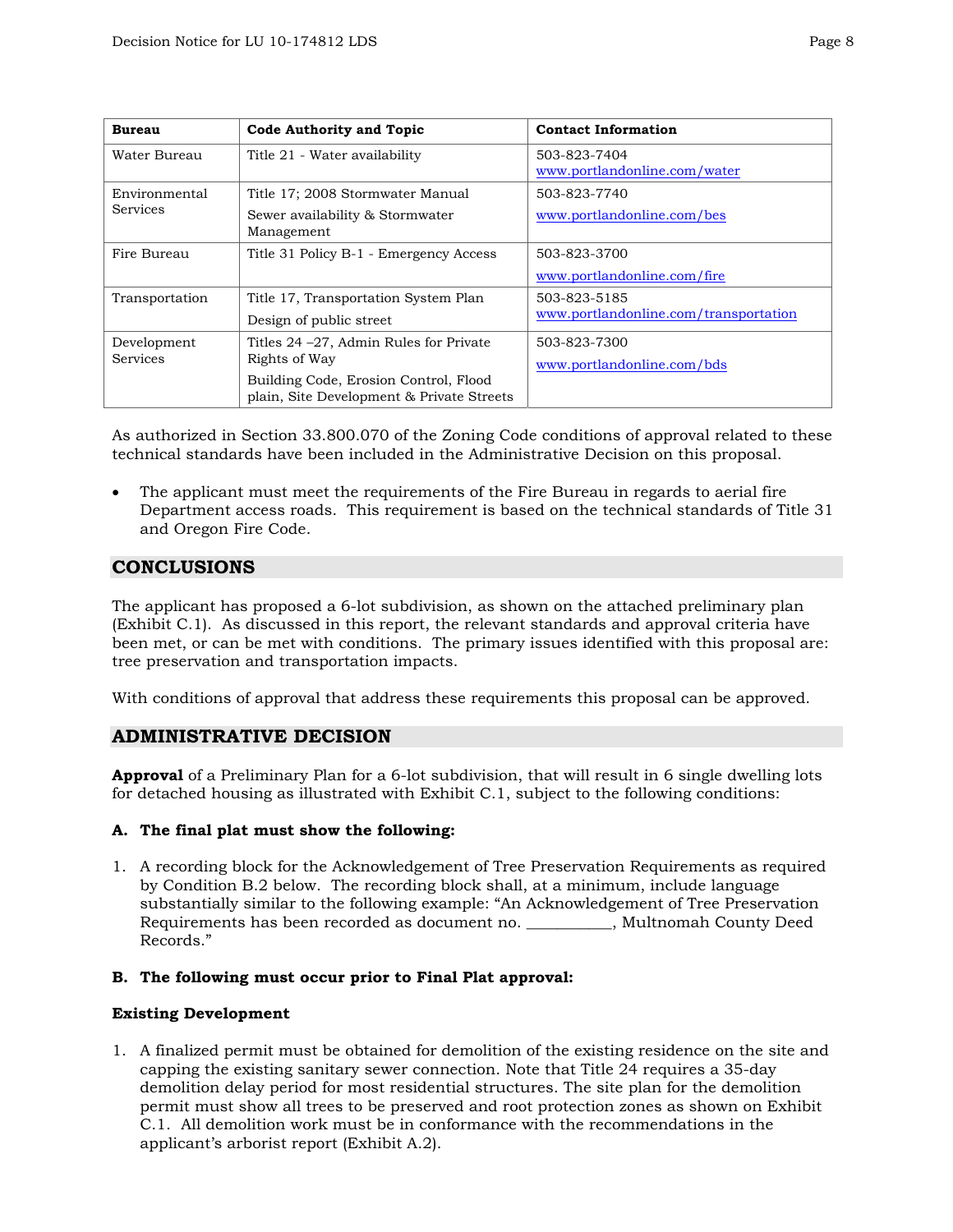# **Required Legal Documents**

2. The applicant shall execute an Acknowledgement of Tree Preservation Requirements that notes tree preservation requirements that apply to Lots 3 and 4. A copy of the approved Tree Preservation Plan must be included as an Exhibit to the Acknowledgement. The acknowledgment shall be recorded with Multnomah County and referenced on the final plat.

# **C. The following conditions are applicable to site preparation and the development of individual lots:**

- 1. Development on Lots 3 and 4 shall be in conformance with the Proposed Site Plan (Exhibit C.1) and the applicant's arborist report (Exhibit A.2). Specifically, the 46-inch Western Red Cedar is required to be preserved, with the root protection zones indicated on Exhibit C.1. Tree protection fencing is required along the root protection zone of each tree to be preserved. The fence must be 6-foot high chain link and be secured to the ground with 8 foot metal posts driven into the ground. Encroachment into the specified root protection zones may only occur under the supervision of a certified arborist. Planning and Zoning approval of development in the root protection zones is subject to receipt of a report from an arborist, explaining that the arborist has approved of the specified methods of construction, and that the activities will be performed under his supervision.
- 2. The applicant must provide a fire access way that meets the Fire Bureau requirements related to aerial fire department access. Aerial access applies to buildings that exceed 30 feet in height as measure to the bottom of the eave of the structure or the top of the parapet for a flat roof.

**Staff Planner: Sean Williams**  Decision rendered by:  $\frac{\partial \mathcal{L}}{\partial x}$   $\mathcal{M}$   $\mathcal{M}$  on April 21, 2011 By authority of the Director of the Bureau of Development Services

# **Decision mailed: April 25, 2011**

**About this Decision.** This land use decision is **not a permit** for development. A Final Plat must be completed and recorded before the proposed lots can be sold or developed. Permits may be required prior to any work. Contact the Development Services Center at 503-823- 7310 for information about permits.

**Procedural Information.** The application for this land use review was submitted on September 10, 2010, and was determined to be complete on December 1, 2010.

*Zoning Code Section 33.700.080* states that Land Use Review applications are reviewed under the regulations in effect at the time the application was submitted, provided that the application is complete at the time of submittal, or complete within 180 days. Therefore this application was reviewed against the Zoning Code in effect on September 10, 2010.

*ORS 227.178* states the City must issue a final decision on Land Use Review applications within 120-days of the application being deemed complete. The 120-day review period may be waived or extended at the request of the applicant. In this case, the applicant waived the 120 day review period, as stated with Exhibit G.4.

**Note: some of the information contained in this report was provided by the applicant.** As required by Section 33.800.060 of the Portland Zoning Code, the burden of proof is on the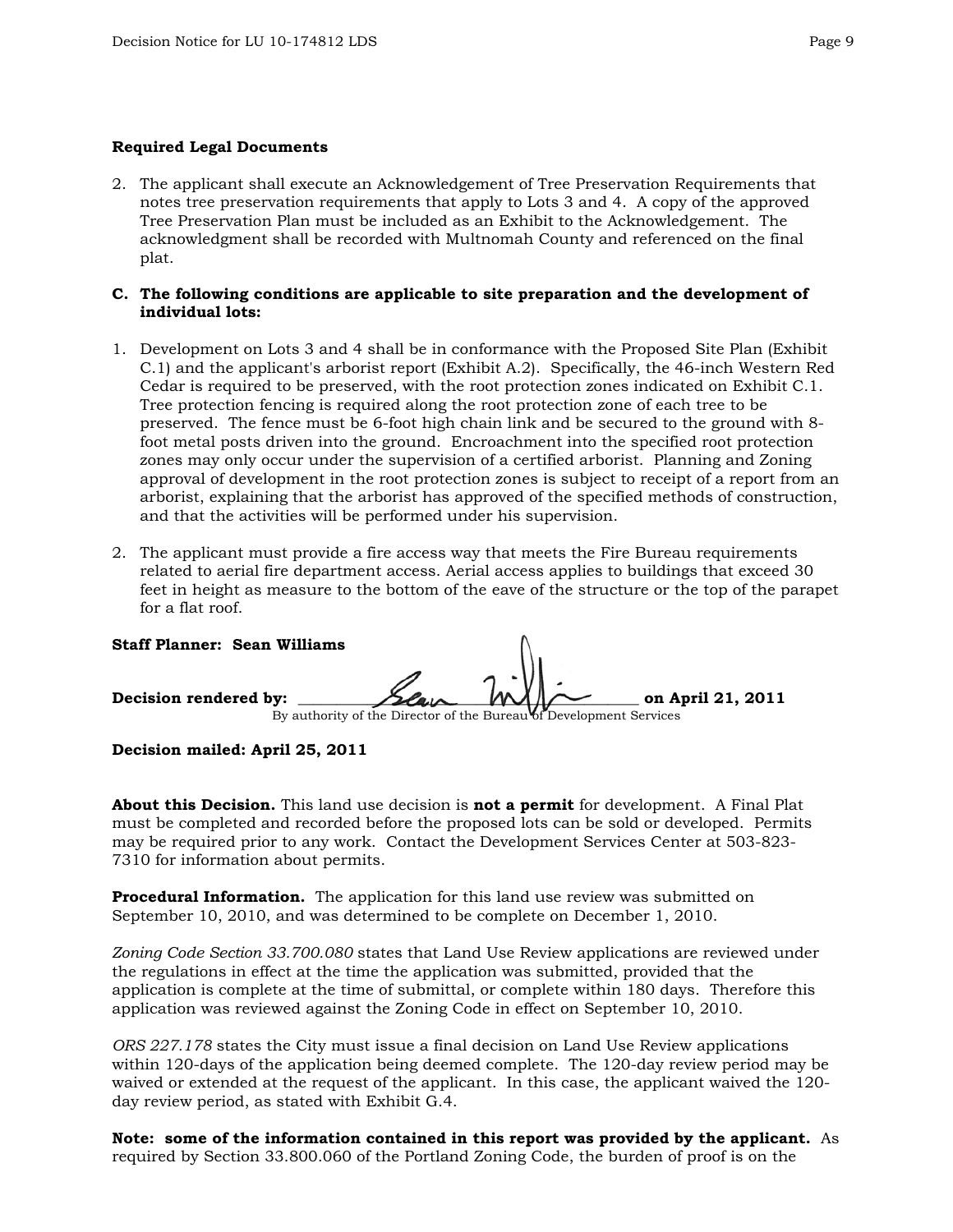applicant to show that the approval criteria are met. The Bureau of Development Services has independently reviewed the information submitted by the applicant and has included this information only where the Bureau of Development Services has determined the information satisfactorily demonstrates compliance with the applicable approval criteria. This report is the decision of the Bureau of Development Services with input from other City and public agencies.

**Conditions of Approval.** If approved, this project may be subject to a number of specific conditions, listed above. Compliance with the applicable conditions of approval must be documented in all related permit applications. Plans and drawings submitted during the permitting process must illustrate how applicable conditions of approval are met. Any project elements that are specifically required by conditions of approval must be shown on the plans, and labeled as such.

These conditions of approval run with the land, unless modified by future land use reviews. As used in the conditions, the term "applicant" includes the applicant for this land use review, any person undertaking development pursuant to this land use review, the proprietor of the use or development approved by this land use review, and the current owner and future owners of the property subject to this land use review.

**Appealing this decision.** This decision may be appealed to the Hearings Officer, which will hold a public hearing. Appeals must be filed **by 4:30 PM on May 9, 2011** at 1900 SW Fourth Ave. Appeals may be filed Tuesday through Friday on the first floor in the Development Services Center until 3 p.m. After 3 p.m. and on Mondays, appeals must be submitted to the receptionist at the front desk on the fifth floor. **An appeal fee of \$250 will be charged**. The appeal fee will be refunded if the appellant prevails. There is no fee for ONI recognized organizations appealing a land use decision for property within the organization's boundaries. The vote to appeal must be in accordance with the organization's bylaws. Assistance in filing the appeal and information on fee waivers is available from BDS in the Development Services Center. Please see the appeal form for additional information.

The file and all evidence on this case are available for your review by appointment only. Please contact the receptionist at 503-823-7617 to schedule an appointment. I can provide some information over the phone. Copies of all information in the file can be obtained for a fee equal to the cost of services. Additional information about the City of Portland, city bureaus, and a digital copy of the Portland Zoning Code is available on the internet at [www.ci.portland.or.us](http://www.ci.portland.or.us/) .

**Attending the hearing.** If this decision is appealed, a hearing will be scheduled, and you will be notified of the date and time of the hearing. The decision of the Hearings Officer is final; any further appeal must be made to the Oregon Land Use Board of Appeals (LUBA) within 21 days of the date of mailing the decision, pursuant to ORS 197.620 and 197.830. Contact LUBA at 550 Capitol St. NE, Suite 235, Salem, Oregon 97301 or phone 1-503-373-1265 for further information.

Failure to raise an issue by the close of the record at or following the final hearing on this case, in person or by letter, may preclude an appeal to the Land Use Board of Appeals (LUBA) on that issue. Also, if you do not raise an issue with enough specificity to give the Hearings Officer an opportunity to respond to it, that also may preclude an appeal to LUBA on that issue.

**Recording the land division.** The final land division plat **must** be submitted to the City **within three years** of the date of the City's final approval of the preliminary plan. This final plat must be recorded with the County Recorder and Assessors Office after it is signed by the Planning Director or delegate, the City Engineer, and the City Land Use Hearings Officer, and approved by the County Surveyor. **The approved preliminary plan will expire unless a final plat is submitted within three years of the date of the City's approval of the preliminary plan.**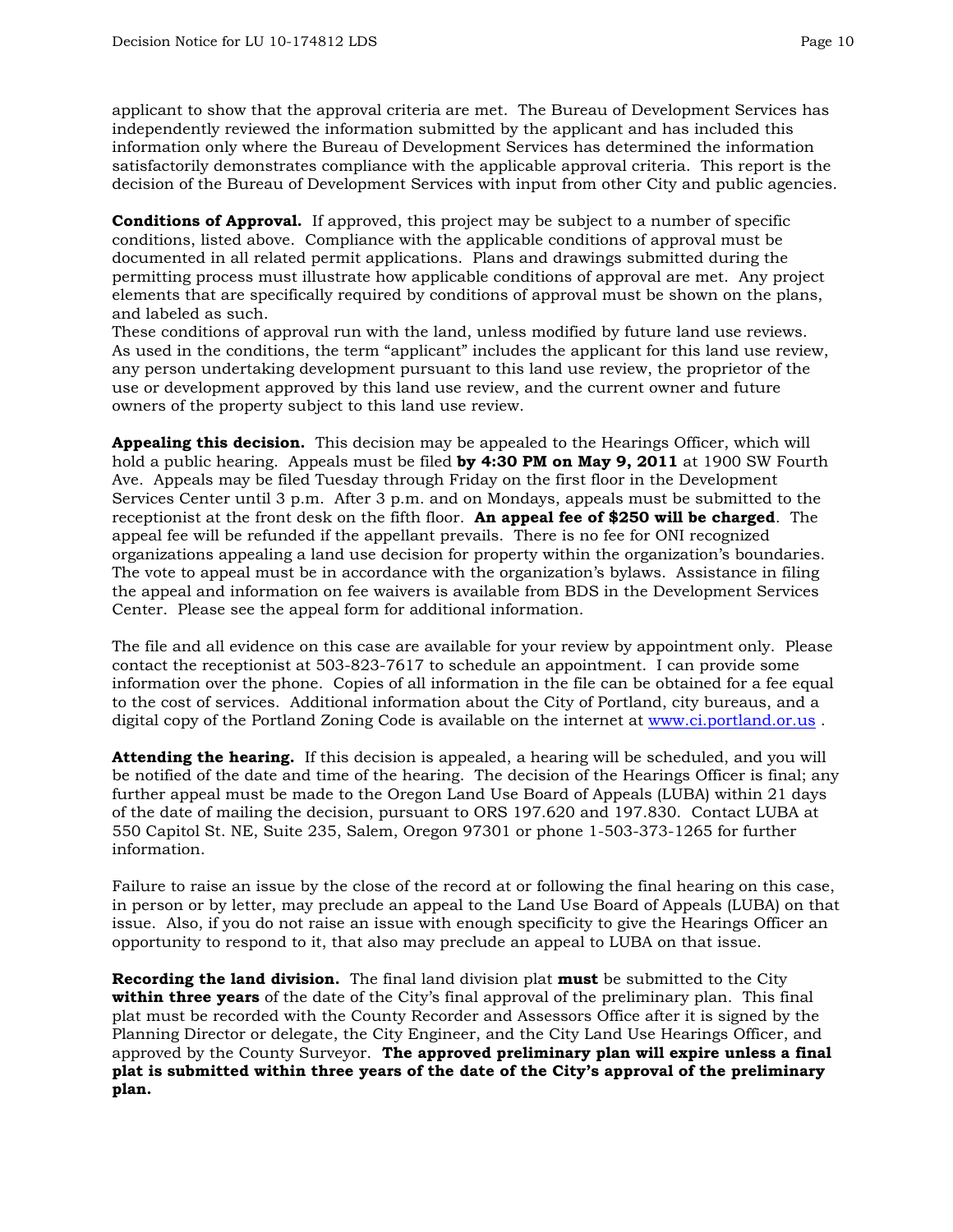# **EXHIBITS**

# NOT ATTACHED UNLESS INDICATED

- A. Applicant's Statement
	- 1. Land Division Approval Criteria
	- 2. Arborist Report
	- 3. Traffic Impact Analysis
	- 4. Infiltration testing
- B. Zoning Map (attached)
- C. Plans/Drawings:
	- 1. Proposed Site Plan (attached)
	- 2. Existing Conditions Plan
- D. Notification information:
	- 1. Mailing list
	- 2. Mailed notice (12/3/10)
	- 3. Mailed notice (2/3/11)
- E. Agency Responses:
	- 1. Bureau of Environmental Services
	- 2. Bureau of Transportation Engineering and Development Review
	- 3. Water Bureau
	- 4. Fire Bureau
	- 5. Site Development Review Section of BDS
	- 6. Bureau of Parks, Forestry Division
	- 7. Life Safety Plans Examiner
- F. Correspondence:
	- 1. Marlene and Armando Olveda (12/17/10)
- G. Other:
	- 1. Original LU Application
	- 2. Site History Research
	- 3. Incomplete letter
	- 4. Request for extension of 120-day review period
	- 5. Neighborhood Contact

**The Bureau of Development Services is committed to providing equal access to information and hearings. Please notify us no less than five business days prior to the event if you need special accommodations. Call 503-823-7300 (TTY 503- 823-6868).**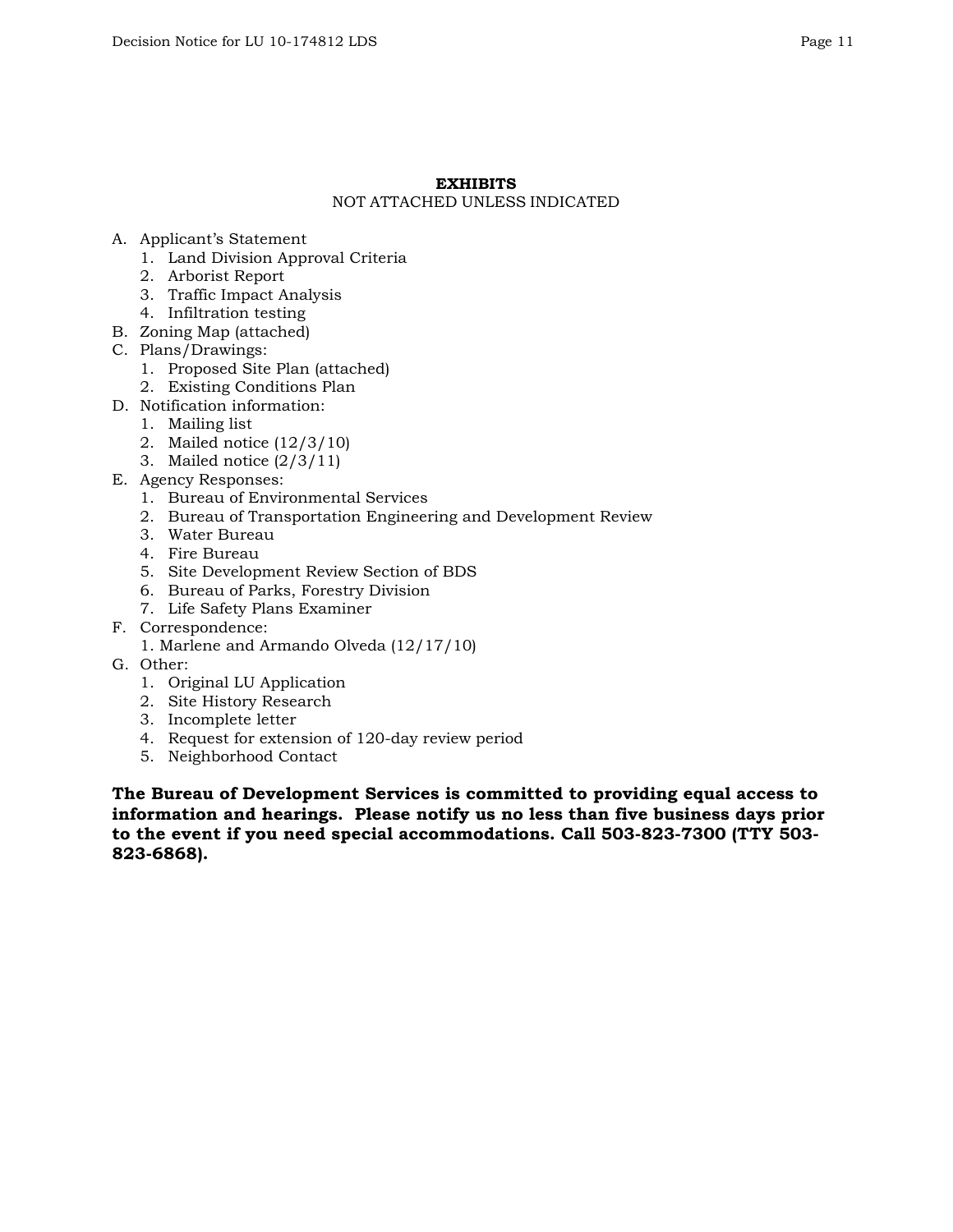